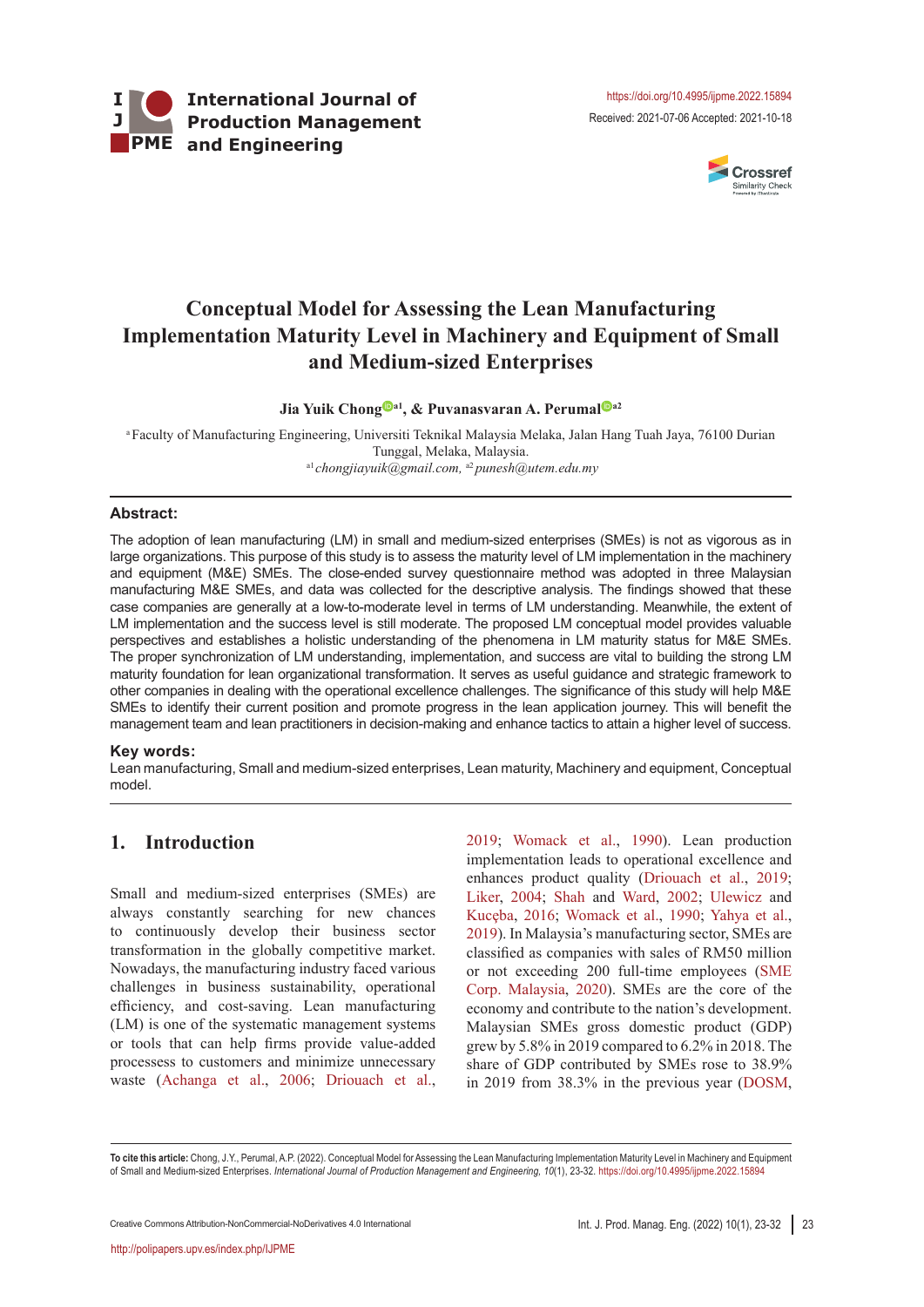[2020](#page-8-2)). Although LM is commonly applied in large enterprises, many existing studies still illustrated the inconsistency of LM adoption in different industries and countries, especially in SMEs (Abu et [al., 2019](#page-7-1); [Khusaini et](#page-8-3) al., 2014; [Nordin et](#page-8-4) al., 2013). [Achanga](#page-7-0)  et [al. \(2006](#page-7-0)) stated that many SMEs had not adopted LM. [Driouach et](#page-8-0) al. (2019) claimed that many SMEs are still struggled to introduce LM to their processes.

In the Malaysian 11<sup>th</sup> Programme, the machinery and equipment (M&E) sector serves as a driving force to shift to higher economic growth. The sub-sectors of M&E had contributed RM41.5 billion to exports in 2019 compared to RM40.5 billion in 2018 ([MIDA,](#page-8-5) [2020](#page-8-5)). This reflects Malaysia's efficient and fastexpanding economy in achieving towards Regional Production Hub for M&E. Malaysian M&E sectors are categorized into four main sub-sectors ([MIDA,](#page-8-5) [2020](#page-8-5)):

- i. Specialized process machinery or equipment for specific industry;
- ii. Metalworking machinery;
- iii. Power generating machinery and equipment;
- iv. General industrial machinery & equipment, components, and parts.

[Shah and Hussain \(2016\)](#page-9-5) found that the textile sector in Pakistan just begin to implement LM, and more than half are in-transitional due to insufficient understanding of the lean concept. [Kherbach et](#page-8-6) al. [\(2019](#page-8-6)) indicated that 87% of the surveyed small manufacturers in Romania need lean training, especially for their engineers and supervisors. Based on the study conducted by [Antosz and Stadnicka](#page-8-7)  [\(2017](#page-8-7)), 55% of the automotive SMEs in Poland did not implement LM, and for those who have, 29% are used the 5S lean tool solely. [Sumantri](#page-9-6)  [\(2017](#page-9-6)) recorded low lean implementation in logistic operations among SMEs in East Java of Indonesia, attributed to internal resistance, unavailability of resources, lack of leadership, and inadequate training. From the survey of 84 manufacturing SMEs in North Africa, [Belhadi et](#page-8-8) al. (2018) concluded that despite their great need for lean, its implementation is very low due to the lack of resources and cultural issues. [Nordin et](#page-8-4) al. (2013) revealed weak LM implementation in their preliminary survey at 30 Malaysian automotive component manufacturing firms. The LM practices implementation in the Malaysian food and beverage industry is at its infancy based on the questionnaire survey of 53 organizations ([Khusaini et](#page-8-3) al., 2014); besides, the majority of surveyed firms considered the negative perception towards LM as the most critical barrier. Abu et [al. \(2019](#page-7-1)) studied the LM implementation in 148 Malaysian furniture companies, found that employee-related matters such as lack of labour resources, poor application of know-how, and employee resistance to change are the barriers in lean organizations. [Ali Maasouman and Demirli](#page-8-9) ([2015](#page-8-9)) presented a lean maturity model, which is crucial in achieving a sustainable lean status but is limited to manufacturing cells. Yadav et [al. \(2019b](#page-9-7)) highlighted that SMEs are frequently overlooked by researchers when it comes to lean adoption in comparison to large enterprises. Even though there are no statistically significant differences between SMEs shown in the maturity of lean practices adoption in Brazilian manufacturing companies, the findings vary when smaller companies are compared to large enterprises [\(Bento and Tontini, 2019](#page-8-10)).

Accordingly, the above studies indicated that LM implementation remains surprisingly low and lacks attention by the researchers. Although it was introduced in several industries in many countries other than the automotive industry, most SMEs still struggle to advance their lean practices. Furthermore, the present literature research on LM adoption for Malaysian M&E is just 2.3%, much less than the automobile industry's 37.1% ([Osman et](#page-9-8) al., 2020). As a result, this study aims to assess the maturity level of LM implementation in M&E SMEs to close the current gaps. According to literature reviewed by Zanon et [al. \(2020](#page-9-9)), a greater lean maturity status is linked to better operational performance. The created LM conceptual model provides useful perspectives into understanding phenomena in LM maturity progress in M&E SMEs. It serves as useful guidance and strategic framework to other companies in dealing with operational challenges. The significance of this study will help M&E SMEs to identify their current position in the lean application journey.

This paper is outlined into six sections: the first section mentions the overall LM implementation maturity level at different countries or industries. It highlights the problem statement and gap analysis. The second section reviews the current LM maturity assessment frameworks or models application. The third section contains the research methodology and overview of the case companies background. The fourth section presents the survey analysis. The LM maturity conceptual model is developed and discussed in the fifth section. Lastly, the sixth section explains the conclusions, research implications, and future works recommendations.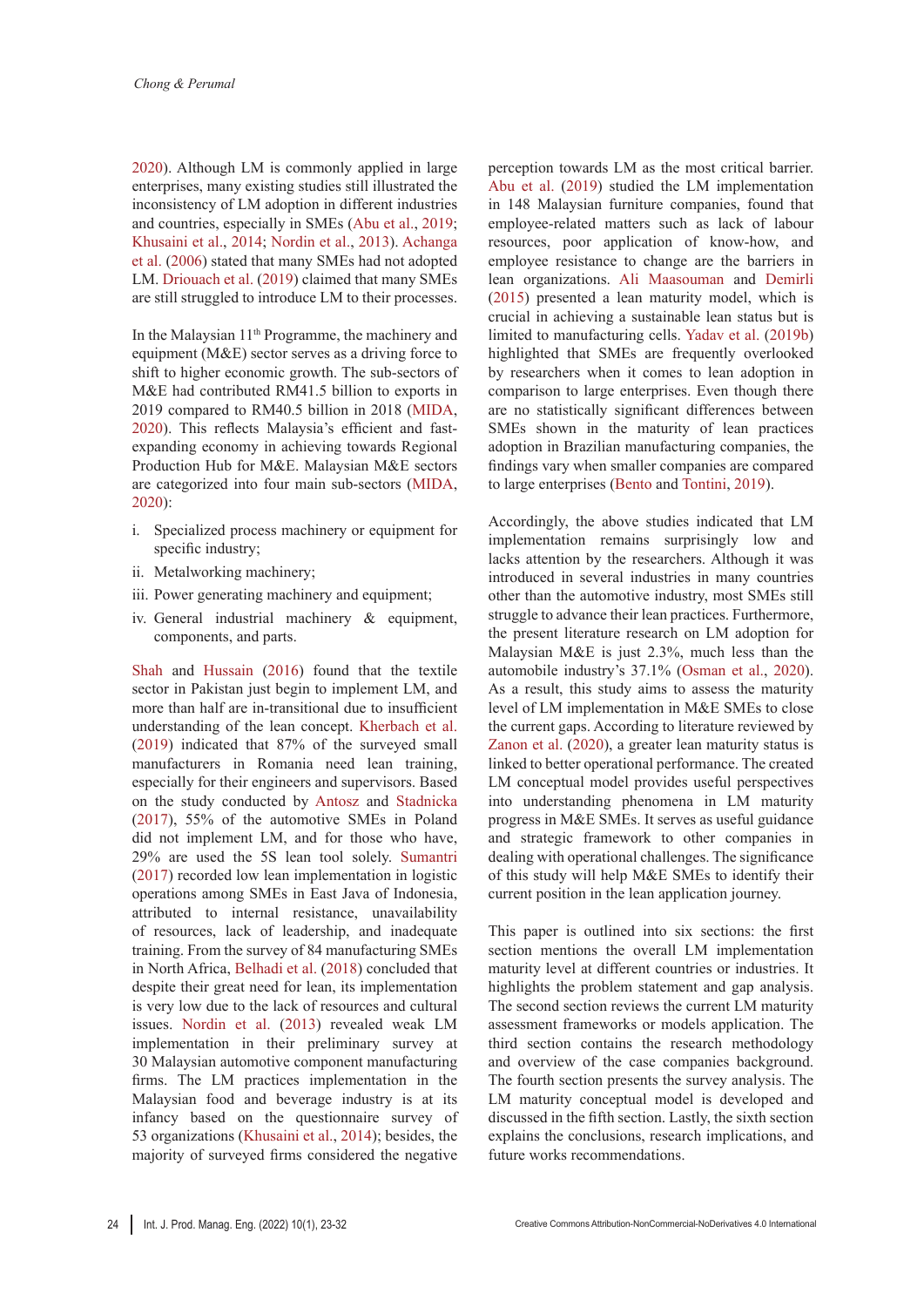# **2. Review of LM Maturity Assessment Frameworks in SMEs**

[Driouach et](#page-8-0) al. (2019) stated that SMEs, especially Very Small Business (VSBs), still have difficulties adapting LM to their process within the organizations based on the various lean implementation frameworks presented in their literature review. [Carvalho et](#page-8-11) al. (2019) revealed that the large organizations in Brazil have already demonstrated some reluctance in implementing LM. Still, small businesses are unaware that LM exists or is too cozy to rethink and implement it practically. [Majava and](#page-8-12) [Ojanperä \(2017\)](#page-8-12) stated that the lean philosophy application is a workable and famous approach in developing and enhancing production activities from a case study analysis in Finnish-based manufacturing SMEs. The findings from [Sahoo and Yadav \(](#page-9-10)2018) suggested overall positive effects on a firm's operational performance as a result of adopting lean tools and philosophy in Indian SMEs. [Rose et](#page-9-11) al. [\(2010](#page-9-11)) recommended fifteen feasible lean practices for SMEs split into three category levels: basic, intermediate, and advanced. Basic lean techniques are fundamental tools and soft skills executed at the operational level, such as 5S, visual control, quality circle, and teamwork. Intermediate lean practices would require cross-department initiatives and include cellular manufacturing, setup time reduction, continuous improvement, etc. Finally, advanced lean methods use the first two categories to carry out more intricate lean functions, such as small lot sizes, Kanban, and continuous flow. [Belhadi et](#page-8-13) al. (2016) proposed an implementation framework for lean production in SMEs, comprising of the necessary components (process, tools, success factors) in three phases.

[Afonso and Cabrita \(](#page-7-2)2015) developed a lean supply chain framework based on the performance measurement perspective, but it lacks process performance indicators and other soft lean practices (human elements). [Leite et](#page-8-14) al. (2016) formulated a roadmap for applying lean techniques within SMEs' product development teams; Hemilä and Vilko (2015) developed a model in manufacturing industry supply chain SMEs, but both lean methodologies are not applicable in terms of production operation perspective. [Sousa et](#page-9-12) al. (2018) implemented project management good practices with lean production methodologies to enhance the process efficiencies in a SMEs Portuguese innovation company via an action research methodology. Five phases of

implementation were developed to enhance the production from the "As-Is" model to the future "To-Be" model by applying lean principles and tools. [Belhadi et](#page-8-15) al. (2017b) presented a significant improvement in the lean performance indicators with the successful deployment of the framework of lean principles through a set of success factors. [Ali](#page-8-9) [Maasouman and Demirli \(](#page-8-9)2015) proposed a visual maturity model to evaluate the overall leanness for LM cells through analysis of lean in seven axes. Zanon et [al. \(2020](#page-9-9)) developed the integrated lean maturity model showed that the performance assessment practices through the application of a performance measurement system (PMS) could foster lean practices and promote improvements in the organizations.

Kolla et [al. \(2019](#page-8-16)) stated that there are many evaluation models which are available to assess the performance of an organization in accordance with either Lean Production System (LPS) or Industry 4.0; however, these models are also complicated and do not meet the specific needs of SMEs for further progression. This is one of the key issues that prohibit the effectiveness and advancement of LM applications in SMEs. Ramadas [and Satish \(](#page-9-13)2018) showed that employee barriers in LM implementation for SMEs are substantial inadequate training and experienced staff, lack of knowledge of experienced specialists, and cultural resistance to change. [Shah](#page-9-14) et [al. \(2019\)](#page-9-14) proposed the lean manufacturing in small-sized engineering organizations (LEMSEO) model for implementing LM successfully in three phases which consists of 20 steps for SMEs, namely LM awareness, the confidence of successful implementation, and full-scale sustainable LM projects. Abu et [al. \(2021](#page-7-3)) presented that culture and human behaviour, knowledge, and resources are three main factors that have a synergetic impact on LM implementation in manufacturing industries.

Based on the presented literature review, there is an apparent lack of investigation of the detail regarding LM implementation maturity level, specifically mapping with the M&E SMEs. So far, this subject's research does not furnish a comprehensive LM framework for enhancing lean maturity among employees and establishing a robust lean culture in SMEs. Most of the existing frameworks are focused on the LM implementation operational steps, lean principles enhancement, lean tools application, and lean performance measurement. Before proceeding with the actual LM implementation, the current LM maturity level assessment is still less highlighted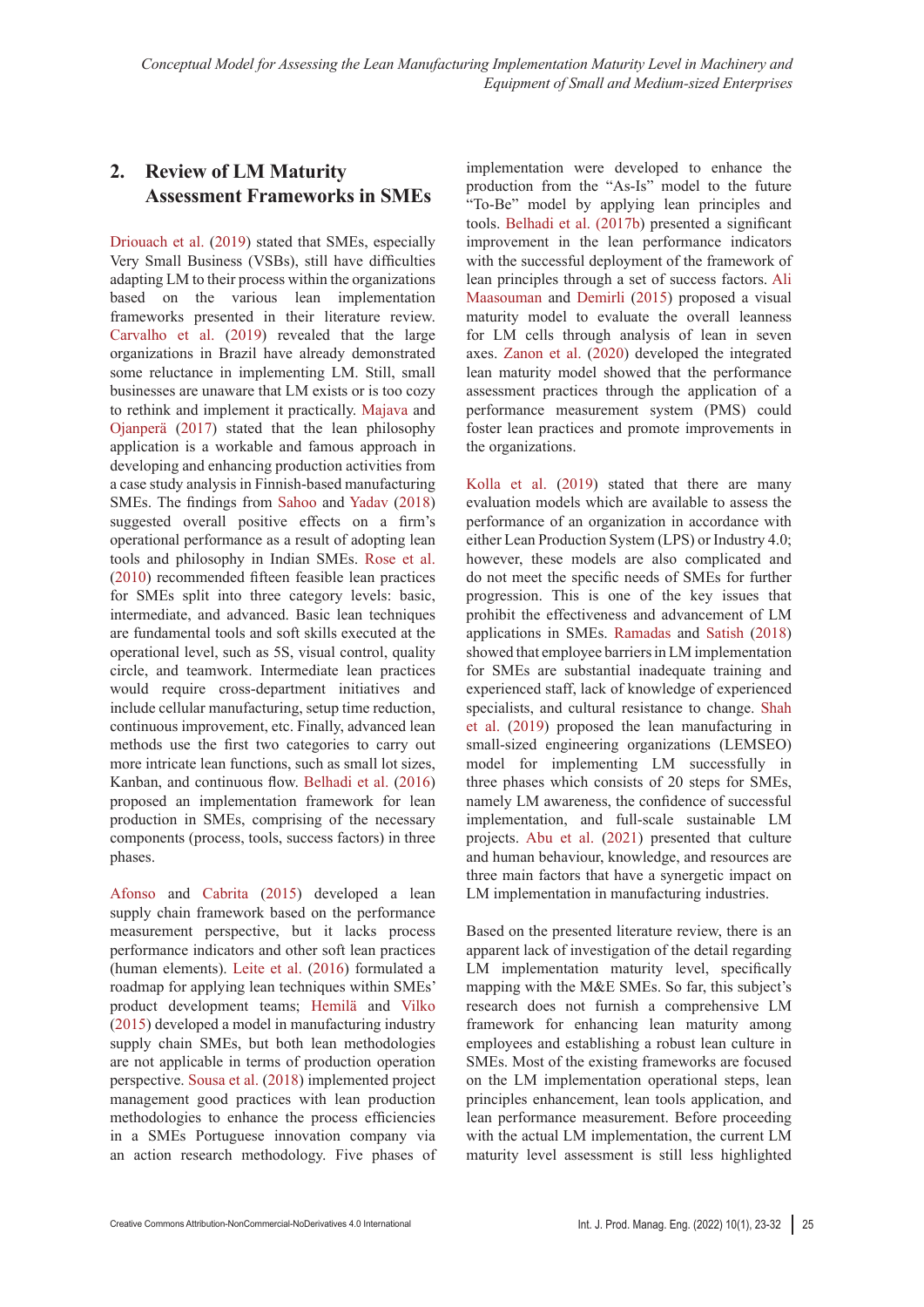in the early beginning stage. Besides that, there is a lack of synchronization and proper alignment for the thorough LM understanding, implementation, and success level to enhance the effectiveness and efficiency of the lean application in SMEs. This always resultant in poor LM implementation and caused the lean initiative to fail eventually. Therefore, there is a strong need to develop a practical LM maturity assessment model specifically created to provide a valuable guide for LM adoption in M&E SMEs to bridge this gap.

### **3. Research Methodology**

This study was carried out by using a multiple case studies approach. The purposive sampling approach was used to choose three SMEs that shown high interest and desire to partake. The case study explored a holistic understanding of the phenomenon for LM implementation experiences in M&E SMEs. The selection criteria are M&E companies that fulfilled the Malaysian manufacturing SME's definitions are eligible for this study. [Table](#page-3-0) 1 depicts the overall background of the three case companies. All organizations have been in operation for more than 10 years and have varying degrees of LM implementation. The targeted respondents were questioned about their current extent of LM implementation maturity in the company in terms of three different dimensions of assessments (understanding, implementation, and success). The interview questionnaires structures are divided into two sections as following:

- i. The first part is about the general company information and the background of respondents.
- ii. The second part is to assess LM maturity in terms of understanding, implementation, and success level.

All case companies were informed three weeks in advance before the visit. The survey questionnaires were distributed on site. The questionnaires developed were checked by the two local university academicians who are specialist in the LM area and good manufacturing practices for pilot study before ready for field data collection. This validated that the SMEs' respondents comprehended the questions' context and ensured the results' trustworthiness. A total of 40 respondents from M&E SMEs were selected from executive-level and manager-level staff to answer the close-ended survey in the company premises. In the survey questionnaires, there is a total of three questions. These questions were formed based on a five-point Likert scale in order to gauge each variable's level of implementation. The scale was ranged from 1 to 5 where  $1 = \text{very}$ low,  $2 =$ low,  $3 =$ moderate,  $4 =$ high, and  $5 =$ very high. The respondents were briefed and requested to rate against the questions (variables) in assessing their agreement by given values ranging from 1 (lowest) to 5 (highest). During the site plant tours, the operation process on the production floor was examined to verify the respondents' replied. This is followed by descriptive analysis of the data collected using Microsoft Excel, and the results were tabulated for discussion.

| Company name                      | A                            | B                                                                      | C                                        |
|-----------------------------------|------------------------------|------------------------------------------------------------------------|------------------------------------------|
| Year of establishment             | 1990                         | 2006                                                                   | 1997                                     |
| Company ownership                 | Family own                   | Joint venture                                                          | Joint venture                            |
| No. of full-time<br>employees     | 32                           | 60                                                                     | 40                                       |
| Year sales turnover<br>(RM)       | range                        | Within 5 million to 10 million Within 5 million to 10 million<br>range | Within 10 million to 15<br>million range |
| Main products                     | Rubber machinery             | Surface treatment                                                      | Industrial wires                         |
| Certifications/<br>achievements   | SMEs SCORE 4 Star (2019)     | ISO 9001:2015; AS9001;<br>NADCAP: SME Award 2015                       | $ISO$ 9001:2015:<br>ISO 14001:2015       |
| No. of years LM<br>implementation | $\approx$ 3 years            | $\approx$ 7 years                                                      | $\approx$ 15 years                       |
| Manufacturing type                | High mix low volume          | High mix low volume                                                    | Low mix high volume                      |
| Type of M&E<br>sub-sector         | General industrial M&E parts | Specialized process in M&E<br>agriculture                              | Specialized process in M&E<br>aerospace  |

<span id="page-3-0"></span>**Table 1.** Case Studies Company Background Information.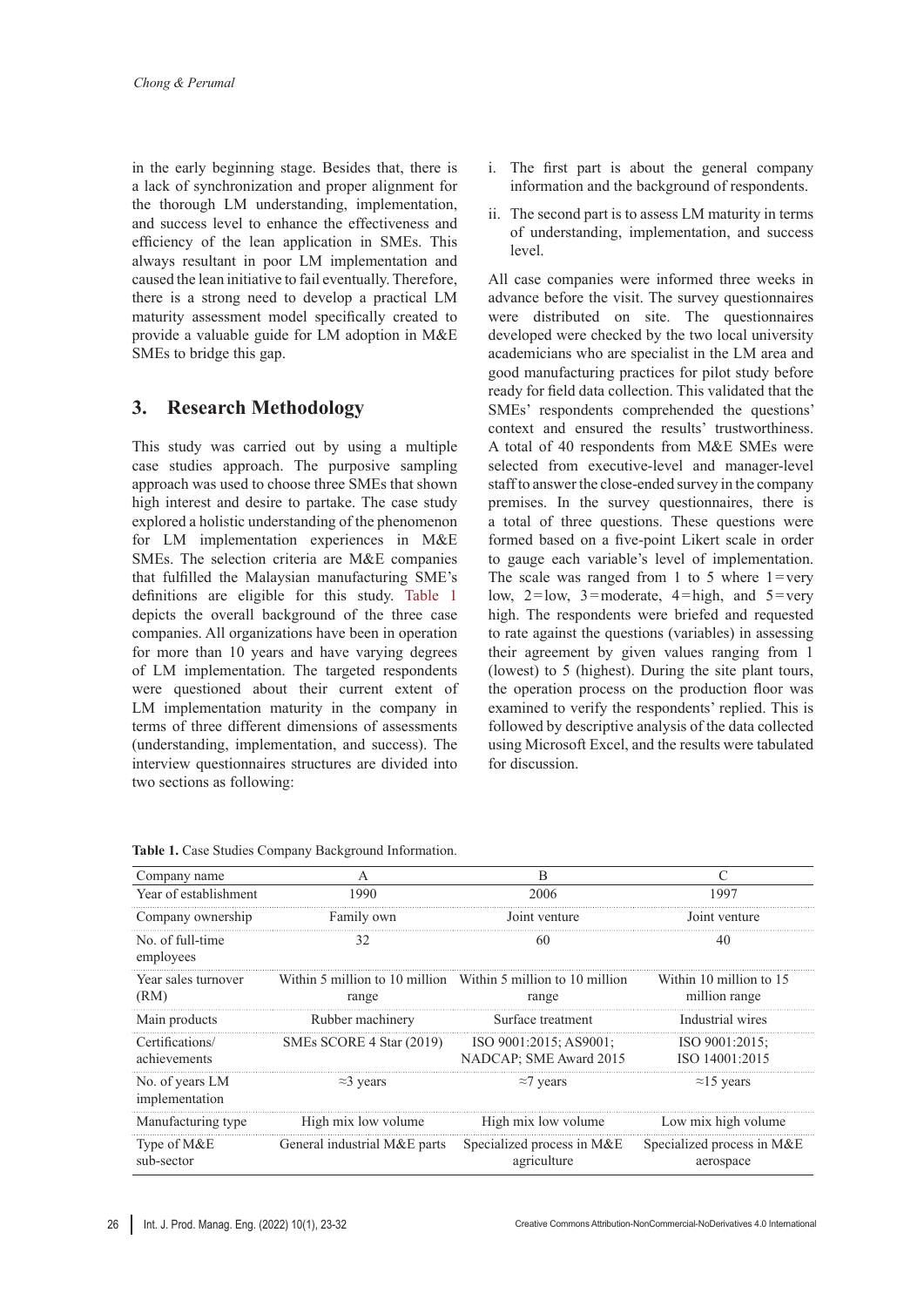# **4. Survey Analysis of LM Maturity Level in the Case M&E SMEs**

Most respondents of the case SMEs stated that the level of understanding towards LM in their company was only moderate (73%), while 13% indicated that it was at a high level. Likewise, the extent of LM implementation in the case companies was around 58% at a moderate level and 30% at a high level. Half of the total respondents claimed that the level of success towards LM implementation projects was at an intermediate level, and 30% agreed it was high. None of the respondents replied that the status of LM implementation maturity was very high. The extent of LM maturity of the three M&E cases was evaluated, as shown in [Figure](#page-4-0) 1. In summary, the overall mean score achieved for the level of LM understanding in the M&E SME cases was found at low-to-moderate level (2.90), while the extent of LM implementation (3.15) and present success (3.08) is at a moderate level.

Employee involvement and the lack of appropriate lean subject matter knowledge and personnel skills, especially in SMEs, need to be emphasized as a key issue. In each case, the top management leadership teams support the lean initiative programs and are willing to allocate relevant resources to the project to ensure the LM implementation is successful. However, fundamental lean training on lean principles must be provided to all employees at the beginning stage of the project management and encourage them to practice the lean principles in the workplace. This will make the employees feel that what they have learned is valuable and can be applied directly to achieve successful outcomes. However, the correlation for the respondents' perception in the context of the current lean adoption versus the actual real-life LM application in the case companies still needs to be practically validated via in-depth empirical study. From the results analysed, there was still much room for improvement to achieve a better performance in these three case companies towards mature lean organizations and readiness of LM implementation from end-to-end in a higher level for the long-term sustainability.

The study found a similar perception of LM in terms of understanding, implementation, and success level in these cases, echoing the literature review ([Nordin](#page-8-4) et [al., 2013;](#page-8-4) [Punnakitikasem et](#page-9-15) al., 2012; [Shah and](#page-9-5) [Hussain, 2016\)](#page-9-5). In general, lean applications in the case of SMEs are still fragmented and imbalanced. The current extent of LM implementation in these SMEs was far from being world-class.

<span id="page-4-0"></span>Human factors (soft lean methods) are critical for SMEs [\(Mamat et](#page-8-17) al., 2015). Despite sufficient training provided, SMEs are usually unable to achieve the intended results of LM adoption ultimately. Staff needs to put their newly acquired abilities into action as fast as possible in order to build up and deepen their grasp of LM. This should be incorporated into the employee's performance management plan. Employees will value lean concepts more if they are connected to and convinced that LM will make their jobs easier. SMEs are often found to be overconfident in their abilities and capabilities to apply lean practices in one go ([Rose et](#page-9-16) al., 2017). However, SMEs are unable to sustain massive losses in business due to their financial capacities. The



**Figure 1.** A Survey Analysis of LM Maturity Level.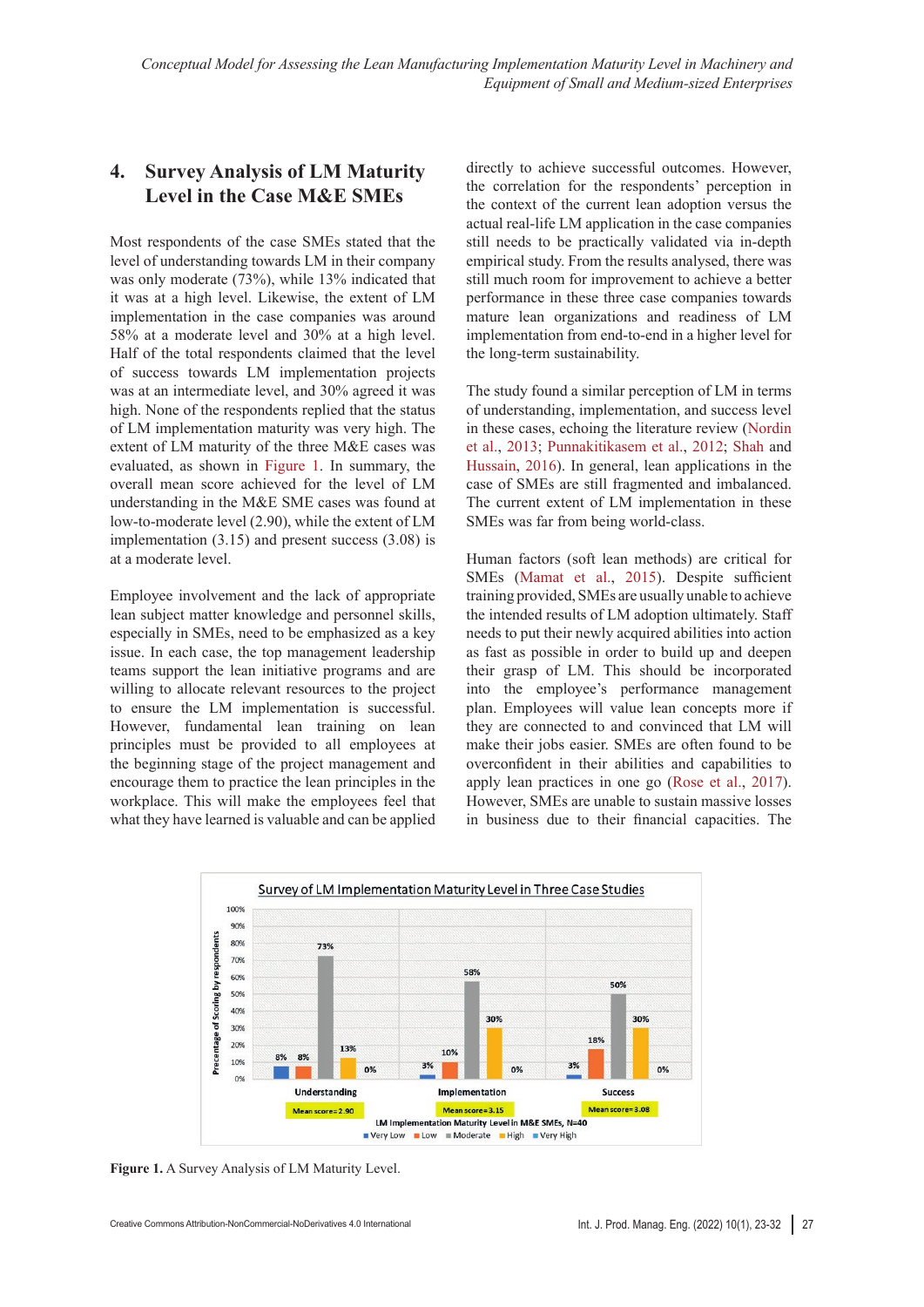LM adoption is obviously still not broad but rather restricted to specific parts of the organization with minimal success. The issue is common among SMEs that are dealing with more acute resource and LM skills limitations.

## **5. Development of LM Maturity Conceptual Model**

The LM implementation maturity in M&E SMEs was assessed in the three critical dimensions: the level of LM understanding, the extent of LM implementation, and the LM implementation success level. All these three dimensions were investigated independently rather than together in previous studies. The analysis shows that the overall LM implementation maturity level in the M&E SMEs is low to moderate. This finding aligns with the research presented by Yadav et [al. \(2019b\)](#page-9-7), which indicates that the lean implementation in SMEs are not explicit, as many SMEs have minimal understanding and knowledge in LM. The M&E SMEs respondents perceived that they have obtained the basic LM understanding and adopted the fundamental lean tools practices in a particular process application. However, the extent of LM implementation is still very limited or covered in specifically selected areas but not expand on a large scale at the entire organizational level. [Figure](#page-5-0) 2 shows the combination of these three dimensions and their integrated elements that formed the LM maturity conceptual model for enhancement.

From analysis, the success level achieved was fragmented, as there is still inconsistency of LM implementation in SMEs. SMEs management and lean practitioners can utilize this proposed model to gauge the status of LM maturity and define the right strategy to move on. [Abdallah et](#page-7-4) al. (2021) stated that both social (human aspects) and technical (tools and techniques) LM were discovered to have a beneficial impact on operational performance in manufacturing SMEs. [Puvanasvaran et](#page-9-17) al. (2015) performed a study of lean behavior in business development and information technology (IT) found out that the employees were lack of substantial lean implementation expertise and skillsets. The results revealed that employees' lean behaviour practices had been improved after adopting the lean tools. The strong connection of these dimensions, with the total commitment of employees from all organization levels, play an essential role to create a sustainable LM maturity culture for continuous improvement as follows:

- i. LM thinking improvement mindset Right lean thinking and positive attitude can speed up the improvement efforts.
- ii. LM theory learning and application The fundamental knowledge about lean concepts or principles of learning needs to be appropriately applied in the workplace for problem-solving.
- <span id="page-5-0"></span>iii. LM key performance measurement – The relationship of key performance input variables



**Figure 2.** Conceptual Model of LM Maturity Level.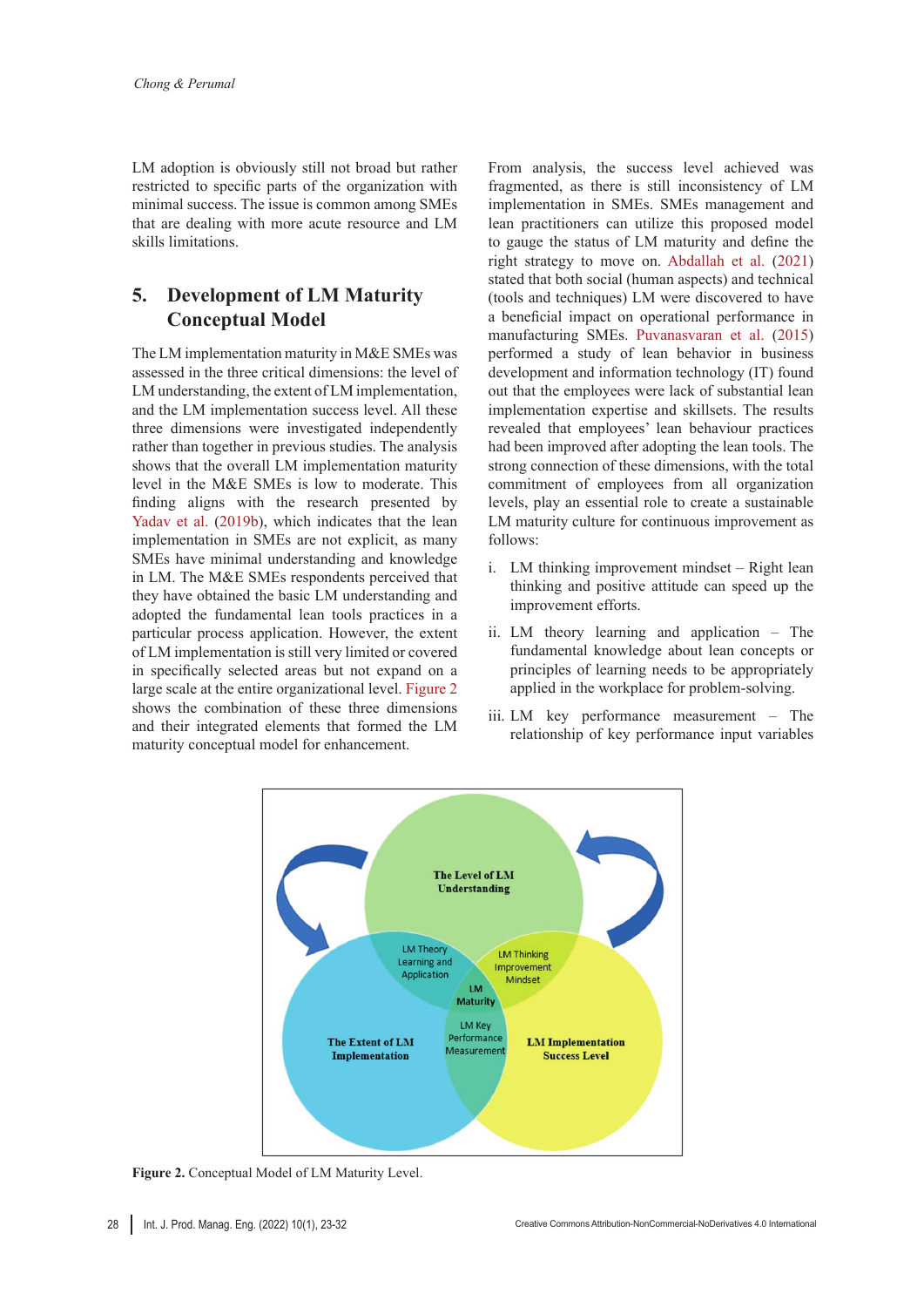with process approach adoption aligned with key performance output variables (cost, quality, time, delivery, etc.) in LM result assessment.

[Amrani et](#page-8-18) al. (2018) conducted the lean maturity assessment by calculating the leanness level divided into three categories: structural, organizational, and human metrics. The continuous improvement cycle is another essential component of this LM maturity model. Lean maturity evaluation process steps are an iterative cycle and an ongoing improvement journey. Thus, SMEs must practice the feasible lean tools to grasp the in-depth understanding and expand the LM implementation to other critical areas in order to achieve tremendous success at entire organizational level.

### **5.1. LM Thinking Improvement Mindset**

The LM change management is essential as early readiness for all employees towards the cultural changes in SMEs. The creation of the LM environment and culture will build a positive lean thinking mindset towards a continuous improvement journey. The end in mind concept shall be instilled in every employee's mindset to visualize the LM success result in the future. Critical lean thinking has been introduced by [Liker](#page-8-1) (2004) with emphasized the five key lean principles, which are: specify the value, mapping the value stream, creating flow, establishing pull, and pursuing perfection. The LM thinking involves eliminating the waste and creating value-added activities in fulfilling the customer's requirements. The application of lean thinking in SMEs can significantly improve organizational efficiency in India (Yadav et [al., 2019a](#page-9-18)). The processbased approach and risk-based thinking can assist in identifying the top pareto of waste areas. The top management shall inform the strategic planning in the company and support the employees in working towards the common lean goals successfully. The current state of "As-Is" needs to define and the future state "To-Be" state in a lean roadmap established. The right LM thinking mindset will affect the employee's attitude and strive to achieve excellent job performance in LM implementation. Management is crucial in deciding an organization's success or failure. The management should always promote the benefits of LM and convince their employees of the significant implication of LM if they execute systematically. The employer can develop their employee and nurture the talents to unleash their workforce's limitless potential by instilling them with correct lean behaviours.

### **5.2. LM Theory Learning and Application**

The LM theory learning is still very poor, especially in SMEs; this is due to the lack of an in-depth understanding of the real meaning of the lean concept. [Belhadi et](#page-8-19) al. (2017a) stated that the true meaning of the lean theory and principles does not seem to be readily grasped or perceived by SMEs, which could be a major obstacle to achieving anticipated results. It is claimed that if stakeholders understand the lean benefits, they will be more inspired to implement the initiative (Yadav et [al., 2019c\)](#page-9-19). Many SMEs claimed that they already apply lean but without knowing that in detail. This caused them to apply the wrong lean tool and techniques in their workplace. The common barrier in LM implementation is the misuse or wrong application of LM tools practices. [Belhadi](#page-8-19) et [al. \(2017](#page-8-19)a) claimed that the deficiency of tailored lean implementation approaches in the improvement programs always leads SMEs to a major problem in adapting the implementation process to suit their requirements. This always caused the LM initiative to fail and not able to deliver the intended results. SMEs should adopt suitable approaches in the LM application as not all the lean tools are appropriate to apply in SMEs. [Puvanasvaran et](#page-9-20) al. (2010) proposed the People Development System (PDS) to improve the problem-solving capabilities among its staff while applying lean process management. The management should allocate the necessary resources and encourage the employee to upgrade their skills expertise in problem-solving. The management shall lead as a role model in cultivating the applied learning environment in the organization. The engagement of lean consultants will transfer the elementary knowledge for the employees in order to for them to be well prepared for the lean task assigned. The lean principles learned should have cross-link to their respective daily jobs perform in the workplaces and apply it directly to assess the effectiveness in problem-solving.

#### **5.3. LM Key Performance Measurement**

The proper selection of key performance measurement matrices is crucial to determine and assess the success level of LM implementation in SMEs. The more remarkable LM maturity level will create better operational performances. It has been found that after lean practices have been completely applied in the targeted areas with established key indicators, the intended results will be attained ([Santos Bento](#page-9-21) [and Tontini,](#page-9-21) 2018). The active involvement from all the employees will motivate each other and move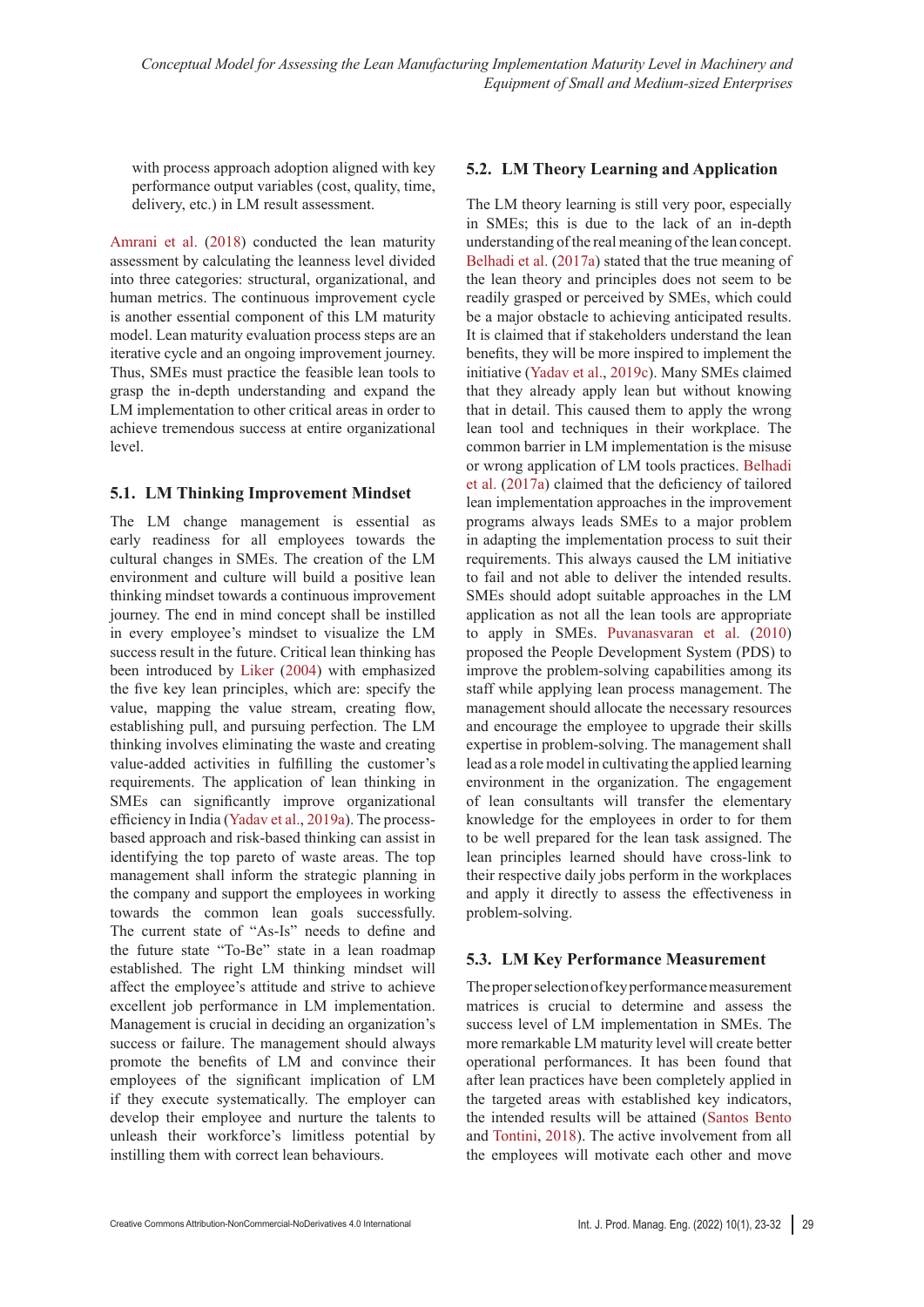forward with teamwork. The individual or team performance in job competency and capability is strongly tied with the performance measurement in providing the rewards and promotion to higher-level jobs. [Amrani et](#page-8-18) al. (2018) analyzed the leanness metrics across three elements: consistency, frequency, and relevancy to evaluate the advancement of lean implementation. The lean assessment can be carried out to assess the various key performances such as people, process, and technology for continuous improvement. The high involvement of employees in lean will increase LM implementation at the entire organizational level and create a solid lean culture. According to the findings from [Galeazzo \(2019\)](#page-8-20), the degree of leanness is unrelated to financial performance, while lean maturity favorable influence on financial performance. Therefore, the key focuses on performance outcomes are cost, quality, and time, creating value-added to customers. The critical success factors for enhancing the LM implementation in SMEs need to be identified to improve the possibility of success. SMEs need to place the top pareto of waste areas with prioritization, as knowing that the SMEs have limited resource capability in lean project implementation. The selection of key performance input variables (process parameter setting) is vital to match with its corresponding key performance output variables (cost, quality, time, delivery, etc.), producing the quantifiable result in fulfilling the customer requirements with good product quality.

### **6. Conclusions**

This study aims to assess the current maturity level of LM implementation, specifically in M&E SMEs.

The findings from the three case studies revealed that the LM understanding level in the M&E SMEs is low to moderate. In contrast, the present LM implementation level and success level is still moderate. There are some critical challenges and inhibitors encountered during the LM adoption, especially on the human-related factors such as lean understanding knowledge adoption in enhancing employee's lean skills expertise application that needs to be focused thoroughly by top management. The LM maturity level in M&E SMEs is assessed in three dimensions combined with three essential integrated elements to form a conceptual model. The implication of the proposed model provides the strategy guidelines for M&E SME's lean practitioner and management level staff in prioritizing the available resources in enhancing the LM maturity sustainability to a higher level of success. The proper synchronization of LM understanding, implementation, and success are vital to building the strong LM maturity foundation towards the lean transformation in Industry 4.0 for M&E SMEs. The limitation of this study is this conceptual model is still not yet practically validated. It is suggested that it be applied in the actual case study to verify the effectiveness further. The correlation of the key elements presented can be expanded via statistical analysis to test the significance level of the relationship in future studies.

### **Acknowledgements**

The authors would like to thank the SMEs case companies and Universiti Teknikal Malaysia Melaka (UTeM) as the research institution for their strong support in completing this study.

### **References**

- <span id="page-7-4"></span>Abdallah, A. B., Alkhaldi, R. Z., & Aljuaid, M. M. (2021). Impact of social and technical lean management on operational performance in manufacturing SMEs: the roles of process and management innovations. *Business Process Management Journal*, *27*(5), 1418-1444.<https://doi.org/10.1108/bpmj-06-2020-0252>
- <span id="page-7-1"></span>Abu, F., Gholami, H., Mat Saman, M. Z., Zakuan, N., & Streimikiene, D. (2019). The implementation of lean manufacturing in the furniture industry: A review and analysis on the motives, barriers, challenges, and the applications. *Journal of Cleaner Production*, *234*, 660–680.<https://doi.org/10.1016/j.jclepro.2019.06.279>
- <span id="page-7-3"></span>Abu, F., Gholami, H., Saman, M. Z. M., Zakuan, N., Streimikiene, D., & Kyriakopoulos, G. L. (2021). An SEM Approach for the Barrier Analysis in Lean Implementation in Manufacturing Industries. *Sustainability*, *13*(4), 1978. <https://doi.org/10.3390/su13041978>
- <span id="page-7-0"></span>Achanga, P., Shehab, E., Roy, R., & Nelder, G. (2006). Critical success factors for lean implementation within SMEs. *Journal of Manufacturing Technology Management*, *17*(4), 460–471. <https://doi.org/10.1108/17410380610662889>
- <span id="page-7-2"></span>Afonso, H., & Cabrita, M. D. R. (2015). Developing a lean supply chain performance framework in a SME: A perspective based on the balanced scorecard. *Procedia Engineering*, *131*, 270–279. <https://doi.org/10.1016/j.proeng.2015.12.389>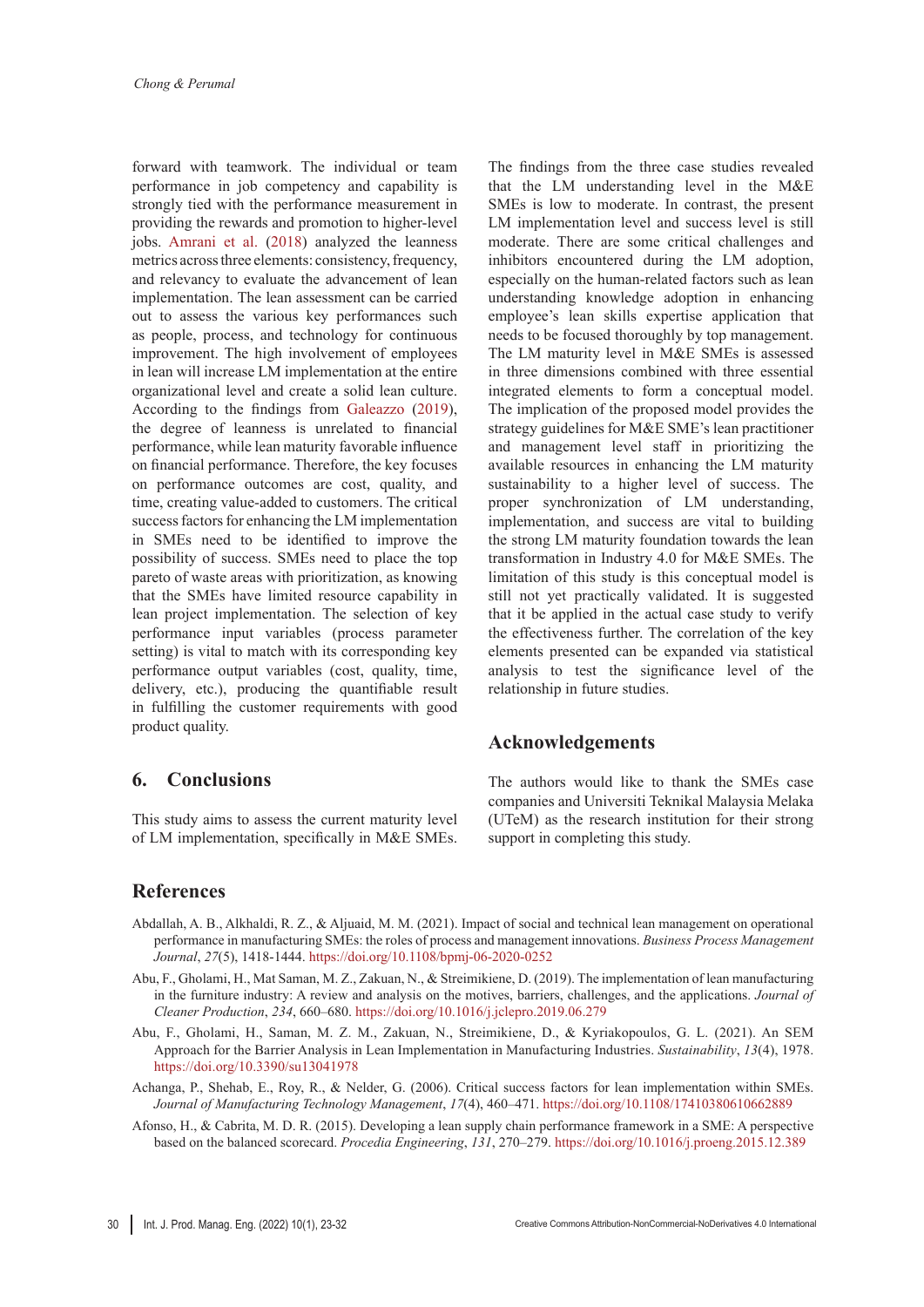- <span id="page-8-9"></span>Ali Maasouman, M., & Demirli, K. (2015). Assessment of lean maturity level in manufacturing cells. *IFAC-PapersOnLine*, *28*(3), 1876–1881.<https://doi.org/10.1016/j.ifacol.2015.06.360>
- <span id="page-8-18"></span>Amrani, A., Possik, J. J., & Ducq, Y. (2018). *Contribution to a Lean Maturity Evaluation: Leanness Metrics Calculation Contribution to a Lean Maturity Evaluation: Leanness Metrics Calculation*. *September 2020*.
- <span id="page-8-7"></span>Antosz, K., & Stadnicka, D. (2017). Lean Philosophy Implementation in SMEs - Study Results. *Procedia Engineering*, *182*, 25–32.<https://doi.org/10.1016/j.proeng.2017.03.107>
- <span id="page-8-13"></span>Belhadi, A., Touriki, F. E., & El Fezazi, S. (2016). A framework for effective implementation of lean production in small and medium-sized enterprises. *Journal of Industrial Engineering and Management*, *9*(3), 786–810. [https://doi.org/10.3926/](https://doi.org/10.3926/jiem.1907) iiem. 1907
- <span id="page-8-19"></span>Belhadi, A., Touriki, F. E., & El Fezazi, S. (2017a). Prioritizing the solutions of lean implementation in SMEs to overcome its barriers: An integrated fuzzy AHP-TOPSIS approach. *Journal of Manufacturing Technology Management*, *28*(8), 1115–1139.<https://doi.org/10.1108/JMTM-04-2017-0066>
- <span id="page-8-8"></span>Belhadi, A., Touriki, F. E., & El Fezazi, S. (2018). Lean Implementation in Small and Medium-Sized Enterprises in Less Developed Countries: Some Empirical Evidences From North Africa. *Journal of Small Business Management*, *56*(00), 132–153.<https://doi.org/10.1111/jsbm.12396>
- <span id="page-8-15"></span>Belhadi, A., Touriki, F. E., & Fezazi, S. El. (2017b). Lean deployment in SMES, performance improvement and success factors: A case study. *Proceedings of the International Conference on Industrial Engineering and Operations Management*, 928–945.
- <span id="page-8-10"></span>Bento, G. dos S., & Tontini, G. (2019). Maturity of lean practices in Brazilian manufacturing companies. *Total Quality Management and Business Excellence*, *30*(sup1), S114–S128.<https://doi.org/10.1080/14783363.2019.1665827>
- <span id="page-8-11"></span>Carvalho, C. P., Carvalho, D. S., & Silva, M. B. (2019). Value stream mapping as a lean manufacturing tool: A new account approach for cost saving in a textile company. *International Journal of Production Management and Engineering*, *7*(1), 1. <https://doi.org/10.4995/ijpme.2019.8607>
- <span id="page-8-2"></span>Department of Statistics, Malaysia (DOSM). (2020, July 29). *Small and Medium Enterprises (SMEs) Performance 2019.*  Retrieved from [https://www.dosm.gov.my/v1/index.php?r=column/cthemeByCat&cat=159&bul\\_id=VjM1enZ2RmlV](https://www.dosm.gov.my/v1/index.php?r=column/cthemeByCat&cat=159&bul_id=VjM1enZ2RmlVRDVTNFAwRWZiZUs3QT09&menu_id=TE5CRUZCblh4ZTZMODZIbmk2aWRRQT09) [RDVTNFAwRWZiZUs3QT09&menu\\_id=TE5CRUZCblh4ZTZMODZIbmk2aWRRQT09](https://www.dosm.gov.my/v1/index.php?r=column/cthemeByCat&cat=159&bul_id=VjM1enZ2RmlVRDVTNFAwRWZiZUs3QT09&menu_id=TE5CRUZCblh4ZTZMODZIbmk2aWRRQT09)
- <span id="page-8-0"></span>Driouach, L., Zarbane, K., & Beidouri, Z. (2019). Literature review of Lean manufacturing in small and medium-sized enterprises. *International Journal of Technology*, *10*(5), 930–941.<https://doi.org/10.14716/ijtech.v10i5.2718>
- <span id="page-8-20"></span>Galeazzo, A. (2019). Degree of leanness and lean maturity: exploring the effects on financial performance. *Total Quality Management and Business Excellence*, *0*(0), 1–19.<https://doi.org/10.1080/14783363.2019.1634469>
- Hemilä, J., & Vilko, J. (2015). The development of a service supply chain model for a manufacturing SME. *International Journal of Logistics Management*, *26*(3), 517–542. <https://doi.org/10.1108/IJLM-01-2014-0001>
- <span id="page-8-6"></span>Kherbach, O., Mocan, M. L., & Dumitrache, C. (2019). Implementation of the Lean Manufacturing in Local Small and Medium Sized Enterprises. *Journal of Innovation Management in Small and Medium Enterprises*, 1–10. [https://doi.](https://doi.org/10.5171/2017.799859) [org/10.5171/2017.799859](https://doi.org/10.5171/2017.799859)
- <span id="page-8-3"></span>Khusaini, N. S., Jaffar, A., & Noriah, Y. (2014). A Survey on Lean Manufacturing Practices in Malaysian Food and Beverages Industry. *Applied Mechanics and Materials*, *564*, 632–637. <https://doi.org/10.4028/www.scientific.net/amm.564.632>
- <span id="page-8-16"></span>Kolla, S., Minufekr, M., & Plapper, P. (2019). Deriving essential components of lean and industry 4.0 assessment model for manufacturing SMEs. *Procedia CIRP*, *81*, 753–758.<https://doi.org/10.1016/j.procir.2019.03.189>
- <span id="page-8-14"></span>Leite, M., Baptista, A. J., & Ribeiro, A. M. R. (2016). A road map for implementing lean and agile techniques in SMEs product development teams. *International Journal of Product Development*, *21*(1), 20–40. [https://doi.org/10.1504/](https://doi.org/10.1504/IJPD.2016.076922) [IJPD.2016.076922](https://doi.org/10.1504/IJPD.2016.076922)
- <span id="page-8-1"></span>Liker, J. K. (2004). *The Toyota Way: 14 Management Principles from the World's Greatest Manufacturers*, New York: McGraw-Hill.
- <span id="page-8-12"></span>Majava, J., & Ojanperä, T. (2017). Lean Production Development in SMEs: A Case Study. *Management and Production Engineering Review*, *8*(2), 41–48. <https://doi.org/10.1515/mper-2017-0016>
- <span id="page-8-5"></span>Malaysian Investment Development Authority (MIDA). (2020). *Malaysia's Machinery & Equipment and Engineering Supporting Industries.* Retrieved from [https://www.mida.gov.my/wp-content/uploads/2020/07/20200707115544\\_](https://www.mida.gov.my/wp-content/uploads/2020/07/20200707115544_ME2020.pdf) [ME2020.pdf](https://www.mida.gov.my/wp-content/uploads/2020/07/20200707115544_ME2020.pdf)
- <span id="page-8-17"></span>Mamat, R. C., Md Deros, B., Ab Rahman, M. N., Omar, M. K., & Abdullah, S. (2015). Soft lean practices for successful lean production system implementation in Malaysia automotive smes: A proposed framework. *Jurnal Teknologi*, *77*(27), 141–150. <https://doi.org/10.11113/jt.v77.6910>
- <span id="page-8-4"></span>Nordin, N., Deros, B. M., & Wahab, D. A. (2013). A study on lean manufacturing implementation in Malaysian automotive component industry. *International Journal of Automotive and Mechanical Engineering*, *8*(1), 1467–1476. <https://doi.org/10.15282/ijame.8.2013.33.0121>